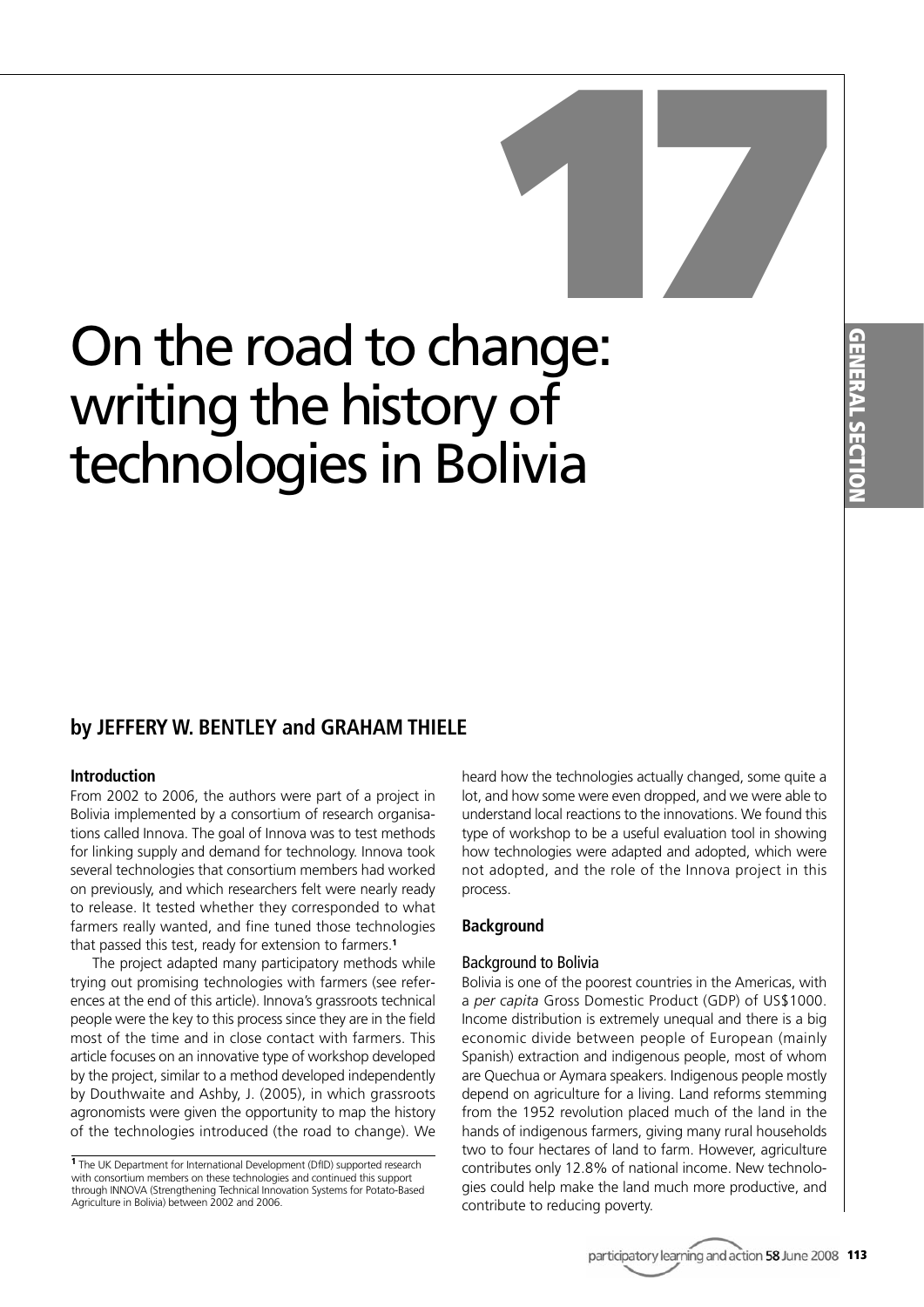

**Map courtesy of: www.appliedlanguage.com/maps\_of\_the\_world/ map\_of\_bolivia.shtml**

## About Innova

Innova is a consortium of three partner organisations (see Table 1) who worked together from 2002 to 2006. The project was managed by Papa Andina, the regional partnership programme of the International Potato Centre (CIP).

Innova worked at three pilot sites, one each in the following locations (see Figure 1):

| <b>Table 1: Innova partner organisations</b> |                                                                                                                                                                                                                                                                                                                           |  |  |  |  |
|----------------------------------------------|---------------------------------------------------------------------------------------------------------------------------------------------------------------------------------------------------------------------------------------------------------------------------------------------------------------------------|--|--|--|--|
| <b>Institution</b>                           | <b>Brief description</b>                                                                                                                                                                                                                                                                                                  |  |  |  |  |
| CIAT/Santa Cruz                              | The Centre for Tropical Agricultural Research, Santa<br>Cruz, a public agricultural research and<br>development institution affiliated with the<br>prefecture of Santa Cruz Department.                                                                                                                                   |  |  |  |  |
| <b>UMSS</b>                                  | The Public University of San Simón, Cochabamba,<br>which includes an agricultural college.                                                                                                                                                                                                                                |  |  |  |  |
| <b>PROINPA</b><br>Foundation                 | Promoción e Investigación de Productos Andinos,<br>a private, non-profit institution for research on<br>Andean crops, which evolved out of the IBTA<br>(Bolivian Institute for Agriculture and Livestock<br>Technology) potato programme, with support from<br>the Swiss Agency for Development and<br>Cooperation (SDC). |  |  |  |  |

| Table 2: Examples of the supply of technology at the<br>start of Innova |                                                                                                                                                                                                                                                                    |  |  |  |  |
|-------------------------------------------------------------------------|--------------------------------------------------------------------------------------------------------------------------------------------------------------------------------------------------------------------------------------------------------------------|--|--|--|--|
| <b>Technology</b><br>proposed, 2001                                     | <b>Brief description</b>                                                                                                                                                                                                                                           |  |  |  |  |
| Improved fallow                                                         | Mixtures of purple clover (Trifolium pratense)<br>with grasses (Lolium perenne, Festuca<br>arundinaceae, Dactylis glomerata). These are<br>planted after harvesting oats or barley, as the<br>field enters fallow, to produce fodder and<br>manage weeds.          |  |  |  |  |
| Grains-plus-legumes                                                     | Mixes of legumes (vetch, purple clover) with<br>grains (oats, barley) for fodder, to conserve soil<br>and water, control pests, diseases and weeds,<br>and stabilise yields.                                                                                       |  |  |  |  |
| New fodders                                                             | Some 14 varieties of several species of legumes<br>and grasses, planted in small demonstration<br>plots called 'pasture gardens'.                                                                                                                                  |  |  |  |  |
| Phalaris grass                                                          | Live barriers of phalaris grass (Phalaris<br>tuberoarundinacea) planted in rows for soil<br>conservation. The live barriers form a wall that<br>traps soil runoff, slowly forming a terrace. The<br>grass is good fodder.                                          |  |  |  |  |
| Chicken manure for<br>nematodes                                         | Integrated management of the nematode<br>Nacobbus aberrans (a major pest of potato in<br>Bolivia which causes heavy losses to some<br>farmers) by applying chicken manure to the soil.                                                                             |  |  |  |  |
| Potato Integrated<br>Pest Management<br>(IPM) <sup>2</sup>              | IPM of potato pests and diseases in the low<br>valleys (Santa Cruz), including: using insecticides<br>and plant extracts to kill insect vectors of<br>disease (aphids, whiteflies etc.); control of tuber<br>moth in the field; and fungicides for<br>Rhizoctonia. |  |  |  |  |
| Herbicide for purple<br>nut sedge                                       | Trials of the herbicide glyphosate to manage the<br>weed Cyperus rotundus.                                                                                                                                                                                         |  |  |  |  |
| Improved tillage                                                        | Several ploughs had been designed, and a few<br>trials were needed to learn the best ploughing<br>dates.                                                                                                                                                           |  |  |  |  |
| Adoption of<br>implements                                               | Promote adoption of animal-drawn implements.                                                                                                                                                                                                                       |  |  |  |  |
| Home remedies for<br>COWS                                               | Better nutrition for livestock; remedies made<br>from local plants to kill cattle parasites.                                                                                                                                                                       |  |  |  |  |

**<sup>2</sup>** Integrated Pest Management (IPM) is a pest control strategy that uses an array of complementary methods: natural predators and parasites, pestresistant varieties, cultural practices, biological controls, various physical techniques, and pesticides as a last resort. It is an ecological approach that can significantly reduce or eliminate the use of pesticides. Source: www.en.wikipedia.org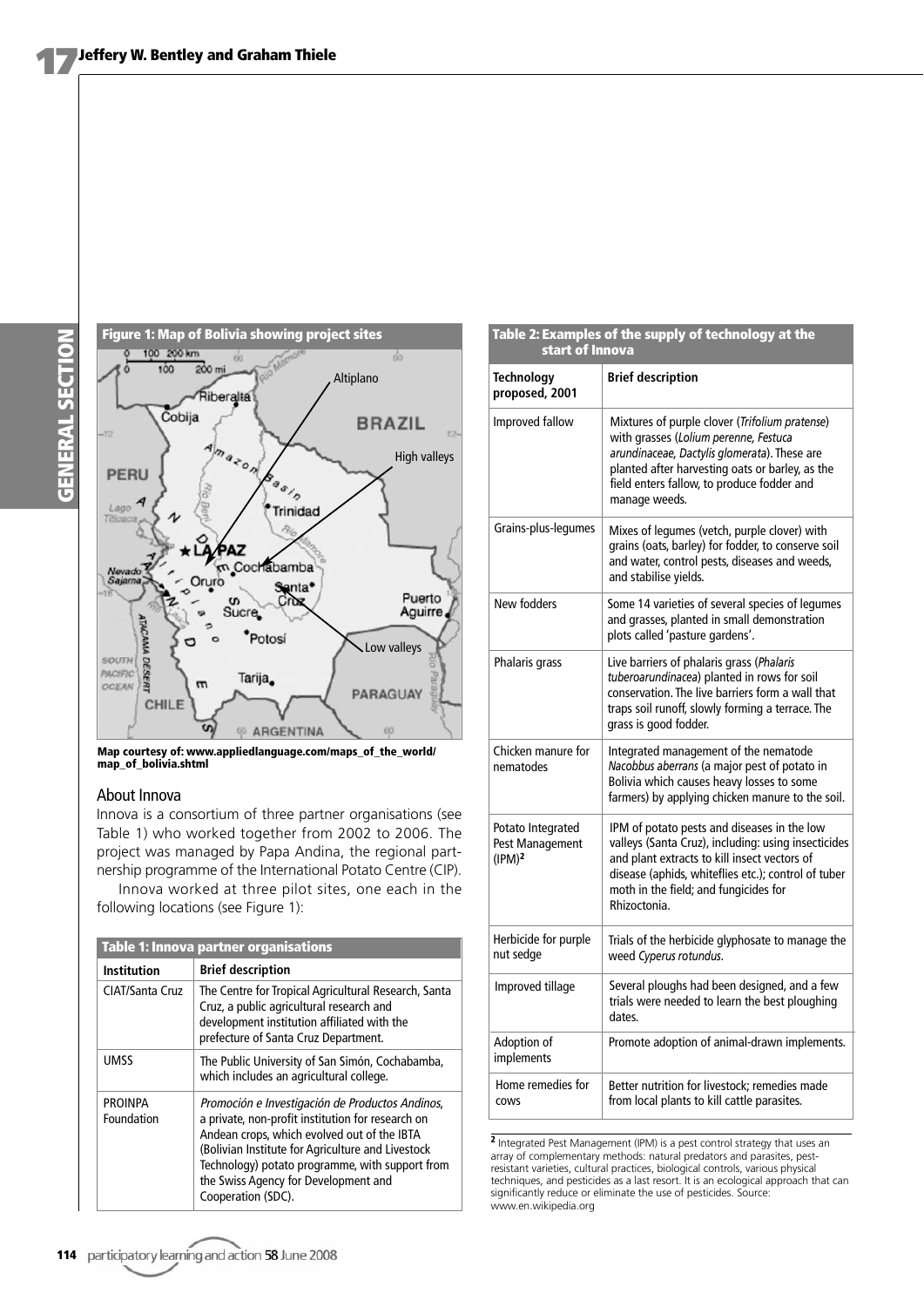**GENERAL**

**GENERAL SECTION** 

**SECTION**





- the Altiplano at about 4000 metres above sea level;
- the high Andean valleys at about 3000 metres; and
- the low valleys of Santa Cruz, at about 2000 metres.

The three sites were in different language areas: Aymara on the Altiplano; Quechua in the high valleys; and Spanish in the low valleys. The climate becomes warmer and more humid as altitude decreases, so the crops are different:

- native tubers, quinoa and cereals on the Altiplano;
- potatoes, broad beans and cereals in the high valleys; and
- temperate crops in the low valleys.

The Innova project started with ten main technologies (see Table 2), which were to be validated on-farm.

#### **Participatory methods used**

For the first two years, Innova used *sondeos* (Hildebrand, 1981) or rapid reconnaissance surveys, to see what technologies farmers demanded and decide if these fitted with what researchers had been developing. *Sondeos* are similar to PRAs but rely more on individual, semi-structured interviews on farmsteads, and have fewer meetings and visual methods. Innova added a results session to the *sondeo* format during which the *sondeo* team reported the findings back to the community in an open meeting, and local

people corrected and confirmed the conclusions (Bentley *et al*., 2004).

Innova staff also helped farmers set up local agricultural research committees or CIALs (Ashby et al., 2000) to test possible innovations and report back on them to their neighbours. In Innova, these were called GETS (*Grupo Evaluador de Tecnología* or Technology Evaluator Group)

Innova added a community feedback session, during which committee members gave their opinions about the technologies in front of other community members.

Another method, the technology fair, was like a field day. Farmers presented their field trials to up to 200 people from neighbouring communities (in groups of 30 each). But, unlike a field day, the technology fair included very short (two minute) questionnaires to gather people's impressions of the technologies they had seen. This was done every year. (See Bentley *et al*,. 2004 for more detail).

These and other participatory methods gave Innova an idea of which technologies were being adopted, but something was missing. It was still not clear why certain technologies had changed more than others. Of course the staff wrote reports, but they were formal and quantitative, with the human side written out of the picture. So, near the end

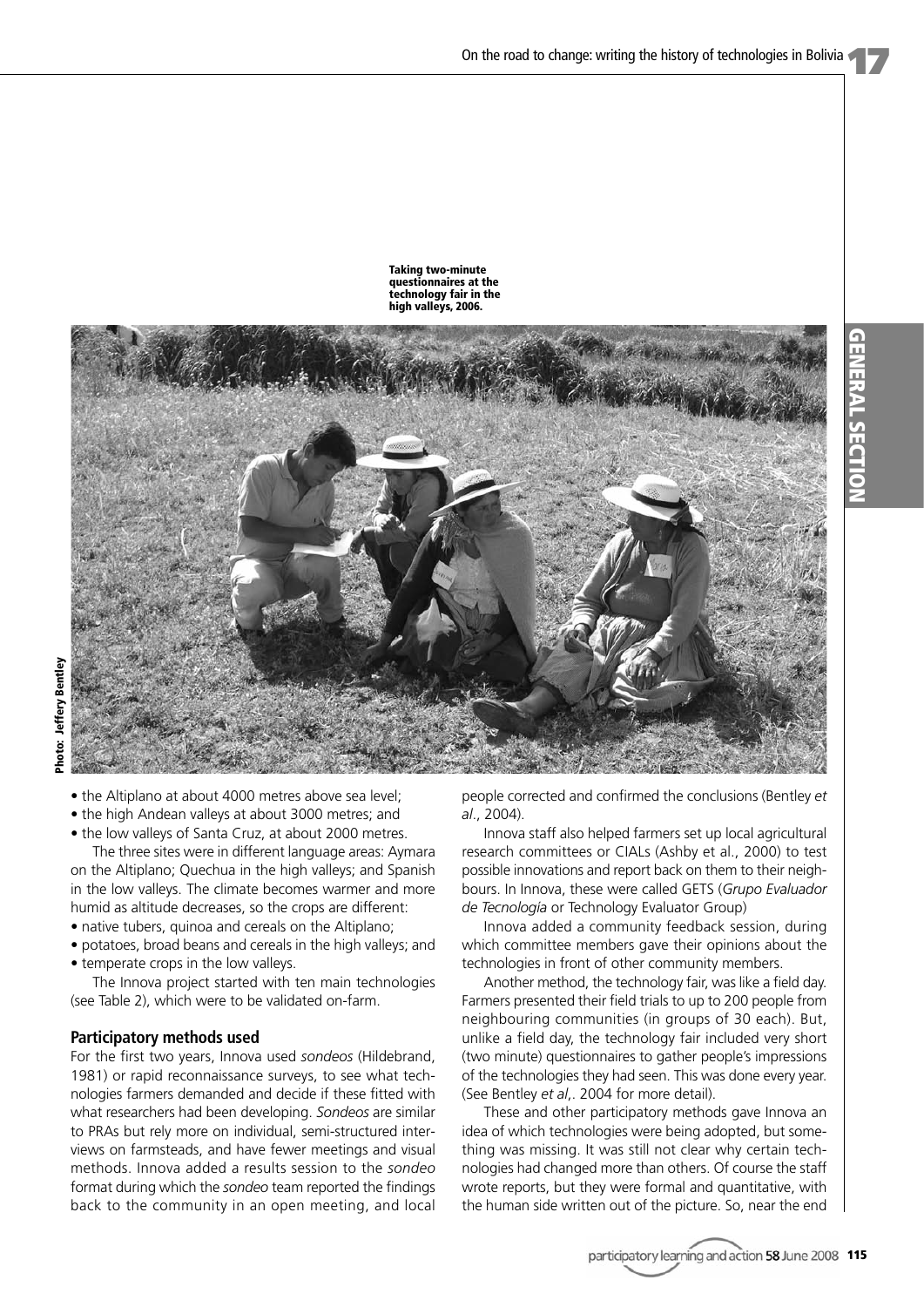

**Javier Aguilera, Rubén Botello and Remy Crespo (left to right, below) design a time line for the multiple mountain plough (opposite page), 17 May 2005.**

of the project, in May 2005, Innova held a two-day workshop with project staff to write the history of the main technologies, with an emphasis on what actually happened rather than what was supposed to have happened.

# **Writing a historical timeline: Roads to Change**

We called the workshop Roads to Change (*Caminos al Cambio*). This was to emphasise how change happened. We started with a few examples we had written earlier, showing the history of changes. We divided into three groups according to where staff were located (Altiplano, high valleys or low valleys). The people all knew one another, and were comfortable working together. Each group had:

- Three or four grassroots technical people who knew the technologies and the farming communities well.
- A facilitator to stimulate discussions who was an agronomist and a project member and so familiar with the work, but slightly removed from day-to-day field activities.
- A scribe to take notes (a role the authors undertook, with another colleague). In practice, the scribes did more than take notes, also helping the facilitators ask questions about the work.

Each group picked a few interesting technologies, and then talked them through in the following format:

- What is the technology like now (in 2005)?
- What was it like at the start of the project (in 2002)?
- How has it changed?
- What were the critical turning points on the road to change? (What changed? When? Where? Who was involved? How did you know change was needed? Who suggested the change? What were the benefits? Which Innova events influenced the change?)

The next step was to create a table of the results as a timeline (see Table 3).

We organised the steps this way because by this time, each of our participatory methods (CIALs, *sondeos* etc.) was associated with certain project staff. Looking at technical change from the technology's perspective helped us forget a bit about the methods and avoid defensive reactions. Nobody was forced to say, 'What do you mean, my method was not helpful?'

After presenting the results at the end of the meeting to the whole project staff, the three scribes pooled their notes. Jeffery Bentley edited the results and emailed a draft to all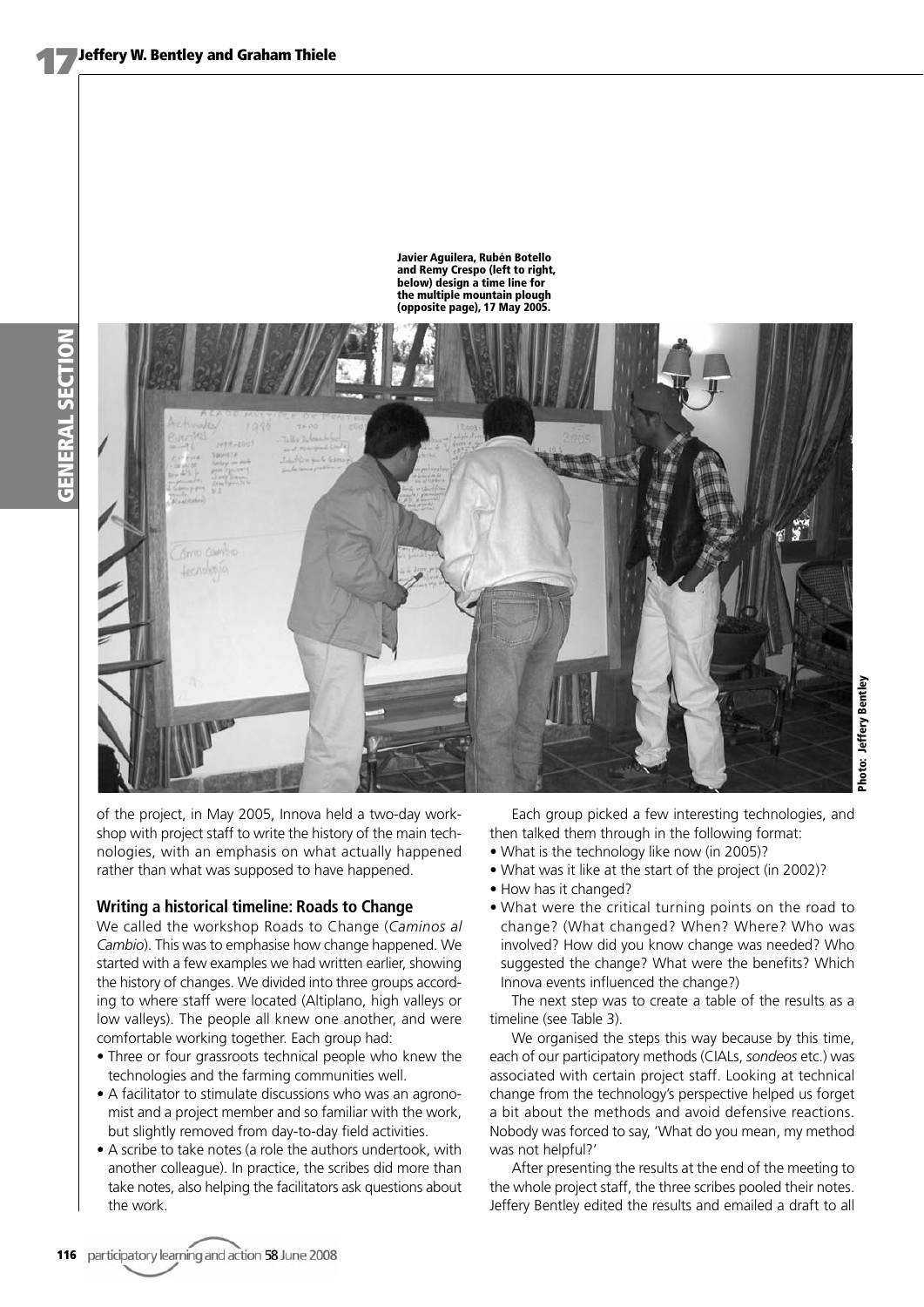#### **Table 3: Example of an innovation history**

| Multiple mountain plough               |                                                      |                                                                              |                                                      |                                                                                     |                                                                |                                    |                                                                                                                                                                    |  |  |  |
|----------------------------------------|------------------------------------------------------|------------------------------------------------------------------------------|------------------------------------------------------|-------------------------------------------------------------------------------------|----------------------------------------------------------------|------------------------------------|--------------------------------------------------------------------------------------------------------------------------------------------------------------------|--|--|--|
|                                        | 1979-1996                                            | 1996                                                                         | 1997-2001                                            | 2000                                                                                | 2002-2003                                                      | 2003-2004                          | 2004-2005                                                                                                                                                          |  |  |  |
| Key events                             | CIFEMA (a<br>university<br>project) in<br>Cochabamba | PRA by<br>PROMETA (a<br>follow-on<br>university<br>project) in<br>Cochabamba | <b>PROMETA</b> in<br>Cochabamba                      | Municipal<br>government of<br>Umala holds an<br>inter-<br>institutional<br>workshop | <b>PROMETA</b> works<br>on the Altiplano<br>for the first time | Tests with GETs                    | Ploughs<br>promoted with<br>the PITA:<br>Proyectos de<br>Innovación<br>Tecnológica<br>Aplicada<br>(Applied<br>Technological<br>Innovation<br>Projects) in<br>Umala |  |  |  |
| <b>Changes</b><br>in the<br>technology | <b>Develops</b><br>ploughs and<br>other<br>equipment | <b>Implements</b><br>for soil<br>conservation                                | Tools to be pulled<br>by horses, donkeys<br>and oxen | Municipality<br>demands tillage<br>technology                                       | <b>INNOVA tests 6</b><br>ploughs with<br><b>GETs</b>           | <b>Multiple</b><br>mountain plough | Sale of ploughs<br>in a store in<br>Patacamaya                                                                                                                     |  |  |  |

# **Box 1: From improved fallow to purple clover**

Purple clover (*Trifolium pratense*) has been in Bolivia since the 1970s. DfID projects in the 1990s conducted on-farm trials of 'improved fallow' (mixes of grasses and legumes) for several years in the high valleys. During the first *sondeo* in November 2002 in the high valleys, people said they were tired of doing little field trials with clover. 'We want to try big fields,' they said.

Innova kept studying 'improved fallow' and in the first technology fair presented a trial, in a farmer's field, with three treatments of different mixes. But at the same technology fair, another farmer, Nelson Vallejos, showed a plot he had planted on his own. Innova's technology was based on the idea of planting clover and grass seed in dry fields, after harvest (in the dry season), so that during the several years of fallow, the plot would grow nutritous fodder, and less weedy herbs. The problem was that the clover and grass failed to thrive in the dry, rocky fields. As soon as Vallejos and other farmers started planting purple clover on their own, they changed it radically. Instead of planting it at harvest time, they planted it at the regular planting time, and they sowed it with oats, instead of pasture grasses, since they knew oats better, and had the seed. They planted purple clover in good soil, not in hillside fields. Innova agronomists Salomón Pérez and Freddy Almendras recommended another change, irrigation. Farmers and agronomists realised that they should plough carefully before planting, instead of simply broadcasting the seed. Later farmers began manuring the clover, and they soon had a thriving field of it. They could cut fodder every day for their cows, even though the clover was growing in a well-tended, permanent pasture, and not on a fallow hillside.

**Nelson Vallejos, 2005, tells other farmers about his plot of purple clover.**

**Photo: Jeffery Bentley** Photo: Jeffery Bentley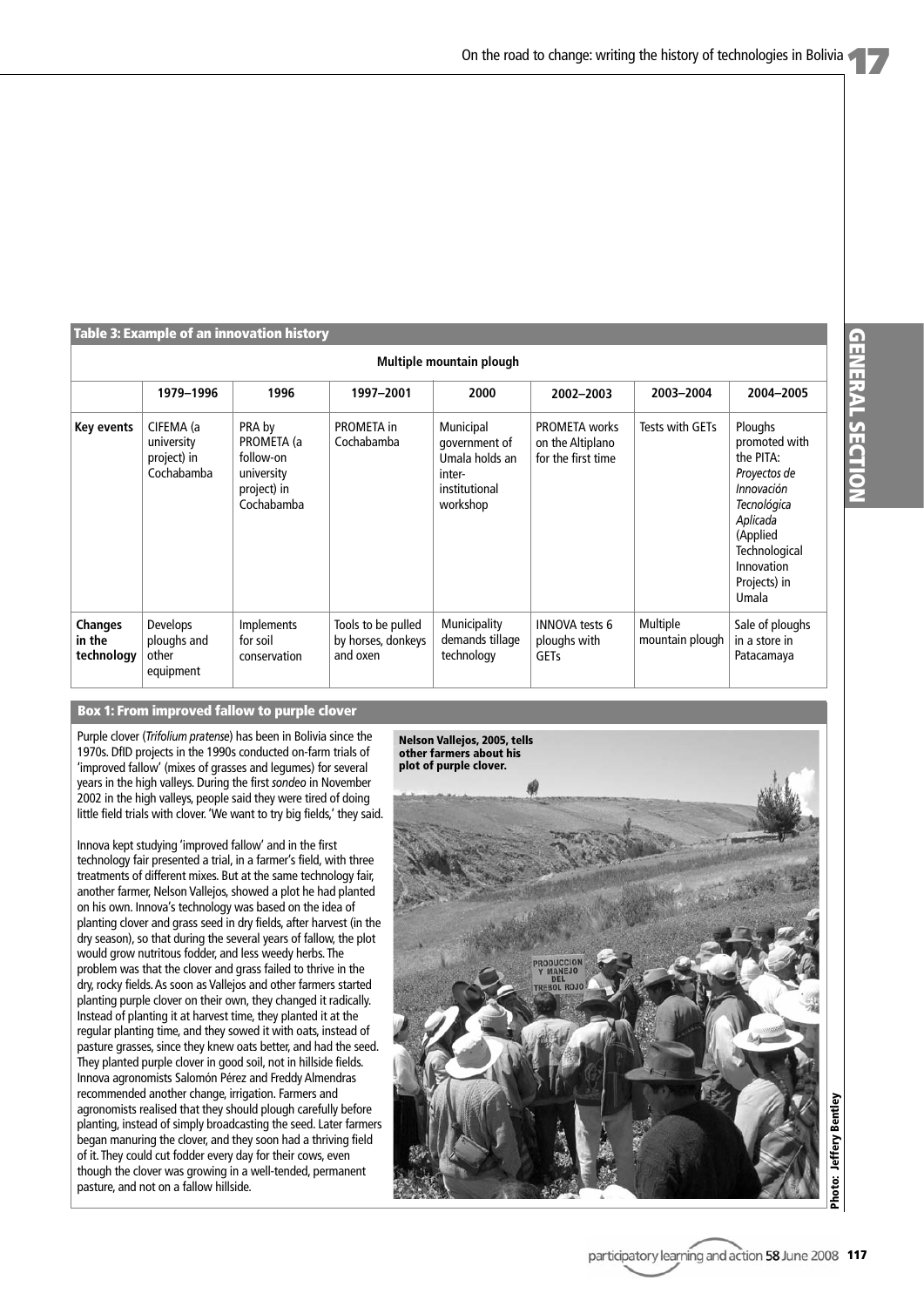**GENERAL SECTION GENERAL SECTION**





In April 2001 an earlier project found the flea beetle *Epitrix* damaging seed potato in one of the CIALs in the low valleys. Innova agronomists Ernesto Montellano, Pablo Franco and colleagues began to manage it with a technique they learnt from CIP (International Potato Centre): higher *aporque* (hilling up, i.e. putting

more soil around the plants while weeding). But it was hard to do with a wooden plough.

By 2002 people in the CIALs were using higher hilling, which damaged the potato plants less and gave room in the soil for the tubers to grow better. Innova planted tillage trials in all three

pilot areas. In 2003, Innova agronomists designed a metal plough pulled by oxen, which made hilling up easier. In the technology fair on the Altiplano in 2005, farmer-experimenter Rogelio Cachaca López showed that he had doubled his potato harvest, among other things, by using high hilling up.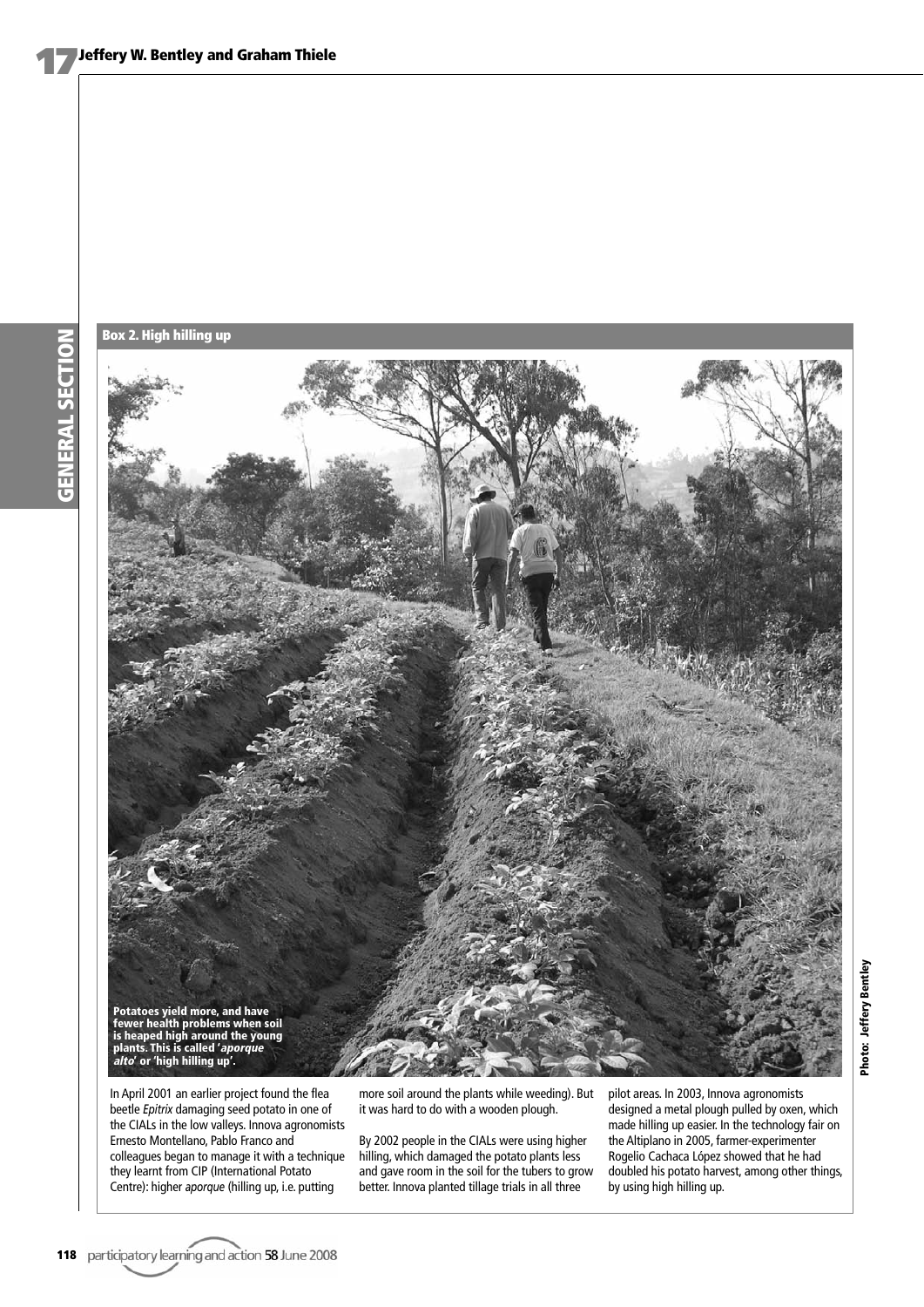of the participants, who responded with comments within a week. Most of the comments were minor, but one of the participants objected strongly to the editor's summary. We (Bentley and Thiele) liked the case of purple clover (Box 1), because the technology changed so much. We thought it showed how sensitive the technical people were to farmers, thoughtfully incorporating farmer suggestions into the technology. But one of the agronomists said it made the staff look bad, that they had relied too much on farmers. He insisted that some of the changes had come from the agronomists, not the farmers. We incorporated this colleague's suggestions into the history of the technology, and we realised that he had a point. In our haste to show that the farmers had 'participated' in adapting the technologies, we had under-represented the creativity of the agronomists. Without their ideas and encouragement the farmers would never have thought of the purple clover innovations.

In other cases, the technology changed just a little, so the technical people had got it mostly right the first time (e.g. Box 2).

If there was a limitation with the 'road to change' method, it was that the agronomists tended to mention only those technologies they thought were successful. They were much less likely to discuss technologies that were abandoned. For example, Innova taught farmers to make home remedies for cows, from local plants, but the homebrews were abandoned when farmers failed to adopt them because the medicine was tedious to make, and farmers preferred store-bought medicines. Even though this shows clearly that the agronomists were listening to farmers' views, they omitted this case at our workshop. It is perhaps understandable that people want to remember their successes and forget the failures, but this means that some of the lessons learnt are soon forgotten.

# **Ways forward**

We are currently beginning a new project in the Andes called the *Alianza Cambio Andino* (Alliance for Change in the Andes), building on the Innova project and also funded by DfID. We anticipate that some 20 to 30 organisations, 150 plus agronomists, and several thousand farmers will be involved in the four countries (Colombia, Ecuador, Peru and Bolivia). *Alianza* will promote the broader use of the best participatory methods developed by Innova.

We hope to use Roads to Change in a more systematic way to document the outcomes and impacts of using participatory methods in agricultural research and development

**"In our haste to show that the farmers had 'participated' in adapting the technologies, we had under-represented the creativity of the agronomists"**

organisations and projects. This information will be used to understand the conditions under which a participatory method or combination of methods is appropriate. In addition, the Alianza will use evidence of the effectiveness of participatory approaches to promote policy change in national agricultural innovation systems to make them more inclusive and responsive to the needs of the poor. The histories that emerge from Roads to Change of how participatory approaches make a difference should help support this advocacy process.

# **Conclusions**

Technologies, methods and log frames all have to evolve. Admitting mistakes is an important part of successful adaptations. Roads to Change examined the way a technology changed rather than what the project did or achieved. It provided a novel and more objective window into how the projects' activities influenced the twists and turns on the road to innovation.

*Sondeos* gave us a picture of demand, but knowing about demand is not always enough. Just because a technology addresses demand (and most of Innova's did), doesn't mean it does so in the best way. For example, the improved fallow described in Box 1 addressed the key shortage of fodder, but it wasn't functional until farmers and agronomists reworked it in the field.

Of all the methods we tried, the CIAL (or the version which Innova called GET) was the most useful for completing a part-developed technology. The other methods all fit inside it, like tools on a Swiss army knife. It would have been impossible to hold technology fairs or *sondeos* without the collaboration of the farmers in the CIAL. The 'community feedback' method was useful for developing the mountain plough and for changing 'improved fallow' to a meadow of clover. The technology fair was perhaps best for giving some researchers the courage to quietly set a technology aside and go on to a more promising topic. We would not have learnt insights like these if our discussions had kept stressing the virtues of everyone's favourite method. To really judge the methods, we needed to look at change from the technologies' perspective.